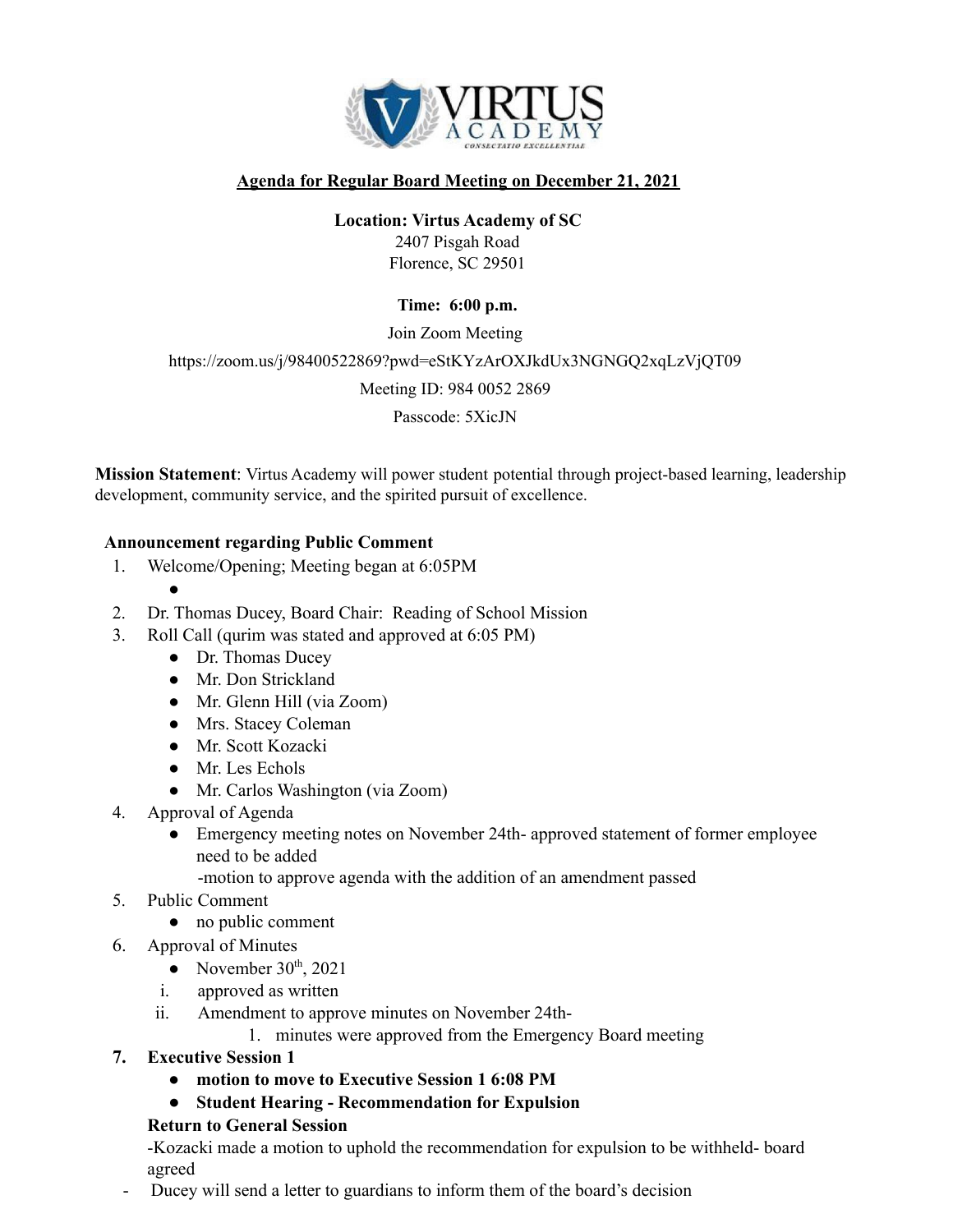## 8. COVID Report

- Ducey proposed a vaccination drive for students, staff, and possibly parents
- Booster shots would be possibly be available as well
- Board discussed the possibility of push-back from parents/ guardians
- The vaccine would be completely guardian decision
- Dr. Atkins- asked what percentage of staff is not vaccinated
- The board discussed percentage of staff (estimate of 60% vaccinated)
- Kozacki commented healthcare workers vaccinated
- Ducey will reach out to MUSC to find out about details on logistics
- Strickland noted that having a vaccine drive will have high probability of ruffling feathers, however it may be worth the risk
- Strickland asked about liability issues (hitting nerve, adverse reactions, etc)
- i. Kozacki notes that there is a SC Tork Claims Act
- Dr. Atkins notes that when he does a procedure he has a full written consent that includes all complications and potential risks with vaccine and administration
- Kozacki notes that there can still be liability issues after signing consent-and gives examples; he also notes that he believes can be covered by insurance
- Kozacki notes that there is a small cause of being sued- the risk to the school as a whole is not that great
- Kozacki notes that there might be paperwork/ logistics to work out with MUSC to make sure all liability issues may be covered
- Strickland noted that possibly forged signatures could be turned in against guardians' wishes (stated that a similar case happened that he knows about)
- Board discussed how to verify signatures come from the guardians
- Dr. Atkins notes that there is roughly a 30 minute recoup time after getting the vaccine- what will that look like for the students- how will that look logistically?
- i. Nero stated that different screenings (vision/ hearing, etc) happen often and staff are able to work around the logistics
- ii. Nero stated that in order to ensure the signed forms from the guardian, they are to physically hand them into a staff member
	- Kozacki and Dr. Atkins discussed logistics of testing positive and receiving the vaccine
	- Dr. Atkins asked what prevision will there be if there is an immediate reaction? (anaphylactic shock) - Ducey stated that all administering shot are nurses
- i. Dr. Atkins adamantly stated that individuals giving shots know how to react to anaphylactic shock
- The board discussed the different variants of COVID and the risk of students/ staff after coming back from back
- 9. Monthly Budget Report
	- Nero present budget for November
	- i. November Net Position/ Fund Balance- \$1,035,940
	- ii. Deficit, however waiting for reimbursement from federal funding
	- iii. Board discussed current bond for the building of the high school
	- iv. Nero stated that CIE has changed the reimbursement process and waiting for guidance on how to submit for reimbursement
	- v. General Fund Net Income YTD \$66,011
	- vi. Strickland noted that growth of cash balance since last year
		- 1. asked how many vacancies there are currently
			- a. Ducey stated that under bond agreement, they must have a current amount in the cash balance (roughly 1 million)
			- b. Ducey stated that he would get the specific number to the board what needs to be in the bank for the bond